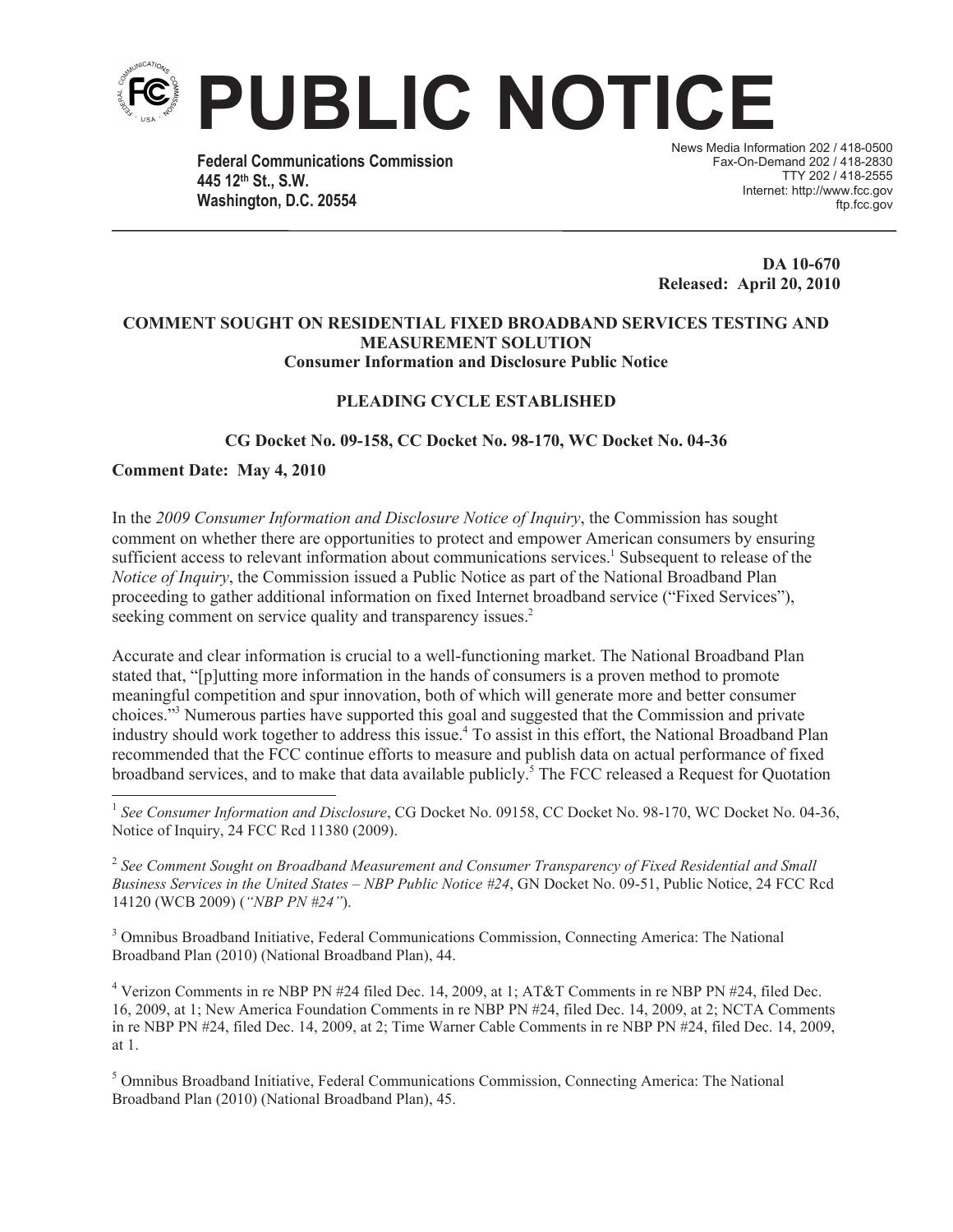("RFQ") pursuant to this recommendation, and has recently contracted with a third-party, SamKnows Limited, to begin this effort.<sup>6</sup> In this Public Notice, we seek comment on the methodology SamKnows proposes to adopt.

The following sections outline the approach of SamKnows to accurately measure broadband performance. There are five main elements to the approach:

# **1. Development and recruitment of panel of respondents**

The recruitment strategy has been developed following a similar project in the UK, which SamKnows carried out on behalf of Ofcom, the independent regulator and competition authority for UK communications industries.<sup>7</sup>

Panelists are selected on the basis of how they relate to the broadband population rather than any demographic criteria. The only pre-requisite of the recruitment is that the eventual panel is representative of the 'broadband population' in terms of technology, geography and service level.

Therefore, the recruitment strategy is to initially solicit volunteers through a media campaign using social and traditional media, such as consumer and technology press, alongside Twitter and independent bloggers and opinion formers. This campaign would ask consumers whether they would like to volunteer for a study to ascertain actual broadband speeds.

If interested, volunteers would be asked to complete a short form, to ascertain whether, taken in consideration with other volunteers, they are potentially representative of the 'broadband population' and to ensure that there are no conflicts of interest in participating in the study.

When a sufficient number of volunteers have been recruited, SamKnows' statisticians will look to select a sample of volunteers. The volunteers are asked to verify their line speed, by means of a web-based speed test. (Please note: it is widely recognized that an online speed test is not an absolute indicator of broadband speeds delivered; however, it is used in this instance as simply an indicator of performance, rather than confirmation). The volunteers are also asked to complete an additional, non-intrusive questionnaire regarding their broadband connection, general Internet usage and perceived broadband performance.

This 'refined' pool is again reviewed by the SamKnows statisticians, who select what will become the US Broadband Performance Panel. Each successful panelist will be asked to complete a terms and conditions agreement, and on acceptance will be invited to join the project.

At any point during the project, should it become necessary to target a specific geography, technology, ISP or service level, ISPs that have expressed willingness to assist in this effort may be called upon to assist in the recruitment. At no point during this process do the ISPs have access to the panelist details; their role is to point prospective volunteers to the SamKnows sign-up page, whereupon the volunteers become part of the pool. Whether a volunteer is invited to join the panel is determined by the SamKnows statisticians.

<sup>6</sup> Additional information on SamKnows limited can be found at www.samknows.com.

<sup>7</sup> Additional information on SamKnows work with Ofcom can be found at www.samknows.com/broadband/performance.php?page=performance-ofcom-and-samknows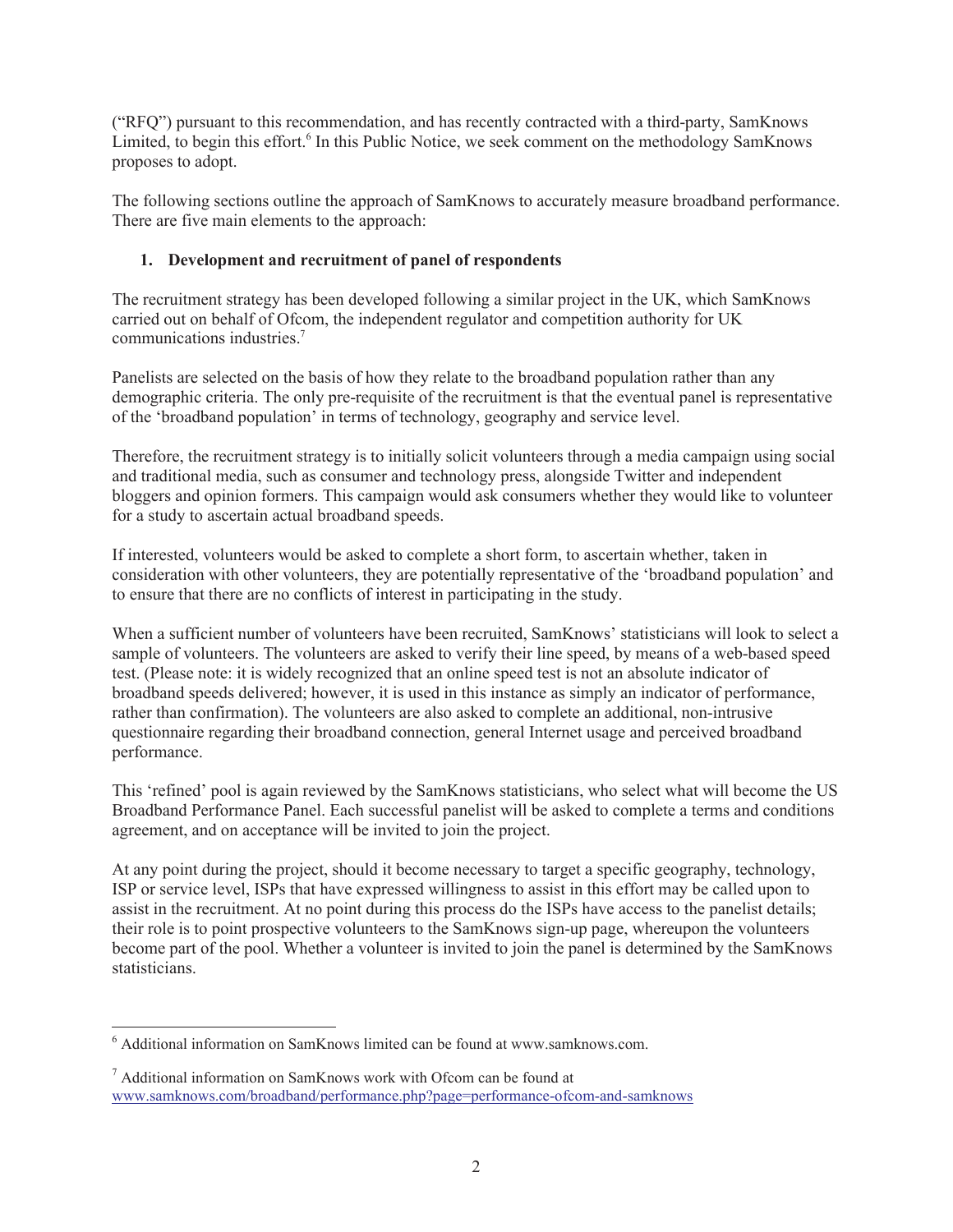Throughout this project, SamKnows will adhere to a strict opt-in policy that ensures that only consumers who wish to participate in the panel are included.

Each panelist will have access to his/her own broadband performance data via a secure login.

### **2. Data collection & tests**

The SamKnows solution operates by having each panelist install a custom piece of hardware with specially designed pre-loaded test software – the SamKnows Whitebox – behind their modem. This Whitebox is programmed not only to run a sequence of performance tests over the ISP network, but also to assess a consumer's experience in web browsing and other typical Internet activities.

The SamKnows solution's topology means that it is able to measure, collect and report performance data not only over the panelist's ISP network (specially designed performance tests from modem to Internet gateway), but also to test the performance that consumers actually experience (web and other typical Internet use from behind the modem to the public Internet). Each Whitebox is programmed with a random start time. Starting at this time, each Whitebox runs its tests every sixty minutes, 24 hours a day, 7 days a week. The Whitebox tests are summarized below:

| <b>Application</b>               | <b>Description</b>                                                                                                                                         |
|----------------------------------|------------------------------------------------------------------------------------------------------------------------------------------------------------|
| Web surfing                      | Browsing of typical web sites containing HTML, images<br>and small rich media objections, e.g., Flash-based banner<br>advertisement.                       |
| Video download<br>(peer to peer) | Downloading of TV show or movie from a legal P2P site.                                                                                                     |
| Video Streaming                  | Streaming of a TV show in real time (Hulu).                                                                                                                |
| File download                    | Downloading of large data files using HTTP or FTP, e.g.,<br>downloading new device drivers or software packages.                                           |
| File upload                      | Uploading a large file to a server using HTTP or FTP, e.g.,<br>uploading a video to YouTube.                                                               |
| Online gaming                    | Online gamers value low latency and delay when sending<br>or receiving data to a gaming server.                                                            |
| VOIP                             | Quality and reliability of VOIP calls are determined by a<br>number of factors. Specific metrics includes: packet loss,<br>jitter, and available bit rate. |

SamKnows will measure, collect and report the following data on an ongoing basis:

- Data speed (being a combination of the Download and Upload Speed)
- Data usage
- Download speed
- Upload speed
- Latency
- Jitter
- Availability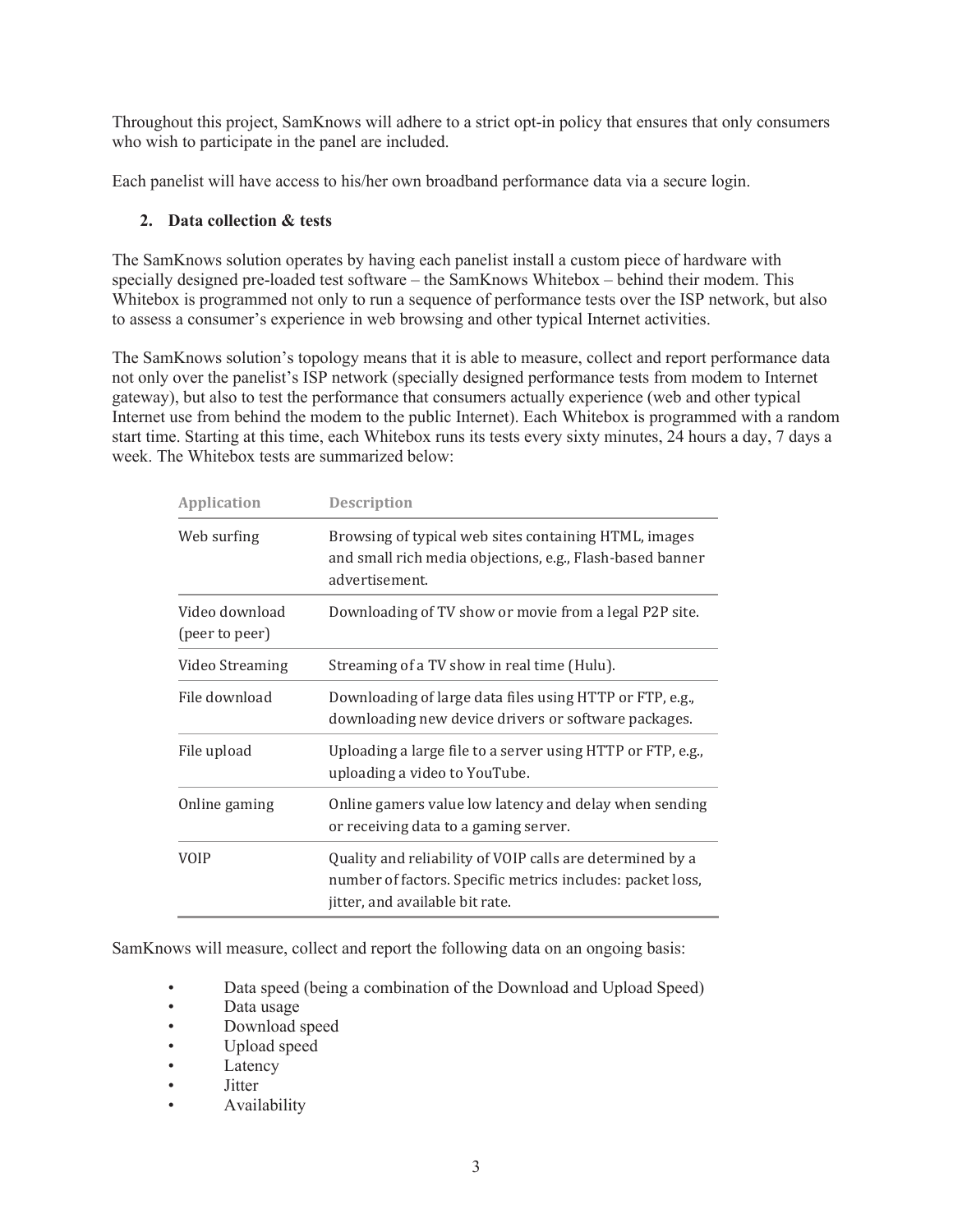- Packet loss
- DNS resolution time (measured in milliseconds)
- DNS failures (measured as a percent of total DNS requests)
- Web page load time (measured in milliseconds)

SamKnows is a member of the Measurement Labs (M-Labs) research consortium. We will use the M-Labs infrastructure as destinations for our remote tests during this project. In addition, SamKnows will engage with the ISPs to encourage them to also host test nodes within their networks.

# **3. Maintaining consumer privacy**

SamKnows will maintain the following safeguards to ensure the security and confidentiality of the personally identifiable information (PII) of its panelists:

Administrative safeguards: Whiteboxes are assigned a unique identifier, referred to as the hostname. All communications and data sent between the Whiteboxes and the data clusters are linked via the hostname. All data which the back-end servers then store, process and report upon are only referenced via the hostname; the PII of panelists is never included in reports or data exports. All data sent between SamKnows and third parties is encrypted and sent via SCP or SFTP. The SamKnows architecture is regularly scanned and audited for security issues.

Technical safeguards: The SamKnows architecture is based around the Linux operating system; the Whiteboxes and back-end servers are hardened using standard industry methods. Panelists have no remote or local access to their Whitebox over their LAN or through the Internet. Back-end servers are protected via layered hardware firewalls. SamKnows administrators access back-end servers via IPSEC VPN to hardware firewalls and SSH via SSH keys to the physical servers. All communications between Whiteboxes and data control servers are encrypted using SSL over HTTPS.

Physical safeguards: The SamKnows servers are hosted in high security data premises with 24-hour security personnel, CCTV and access control systems. Data center architecture is replicated between multiple data centers for resilience against provider network outages and critical hardware failure.

Data from the program is collected, aggregated, analyzed, and reported using a strict protocol, designed to ensure confidentiality, as follows:

- Panelist data is initially collected into a database which is hosted within a secure facility.
- Redacted and/or aggregated data is exported from this database using pre-programmed database scripts. This data has been stripped of all PII.
- This redacted/aggregated data is routed to the SamKnows project statistical team for further analysis and reporting.

• This dataset is routed back to the technical team for insertion into the SamKnows reporting architecture, which deploys reports according to pre-programmed scripts.

# **4. Data analysis and presentation**

All data collected from a specific ISP network are fully disclosable to that ISP, including the detailed nongraphical data gathered.

Under the terms of our panel contracts and relevant data protection legislation, the granular ISP network performance data is not disclosable to another competitor network. However, performance data from all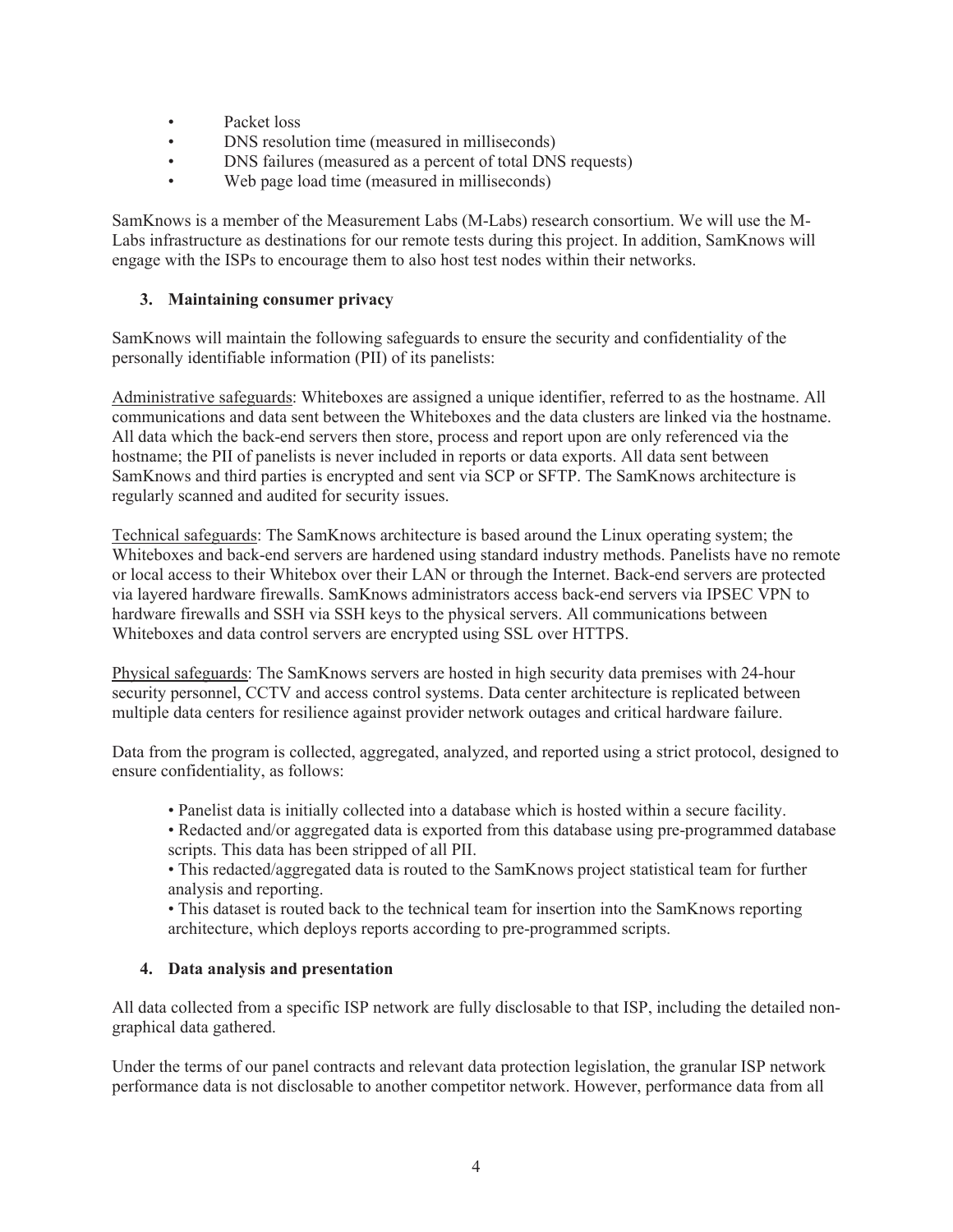networks is statistically weighted and combined into a number of benchmarks as a comparison for an ISP's own network's performance in each test area.

SamKnows will develop an online forum for participating panelists where they will be able to access a dashboard on performances related to their ISP package for aggregated benchmark of performance.

Panelists will be invited to provide the following information:

- Name
- Full zipcode  $(+4)$
- Email address
- Telephone number (for support reasons)
- Name of broadband provider
- Advertised speed of panelist's Broadband Package
- Confirmation of no employment relationship with ISP considered
- Number, gender and age of people in household
- Whether broadband package is "unlimited" or "capped"
- Exceed monthly allowance (if exceed, panelist rejected)
- How often panelist surfs the Internet
- How often panelist watches online video
- How often panelist watches online TV
- How often panelist watches online films
- How often panelist makes calls via the Internet
- How often panelist plays games online
- How often panelist listens to online audio
- How often panelist downloads music
- Panelist's overall satisfaction with his/her broadband connection

The following will be derived:

- Region
- Density urban, sub-urban and rural
- An accurate estimate of length of line from the panelist's premises to the relevant exchange

Information to be provided in relation to each panelist each month:

- DSL or DOCSIS connection metrics
- Application layer, service specific performance metrics
- Time varying performance

Reporting System: SamKnows has built a proprietary reporting system to publish the data. This system has been designed to pull data from other tests run by 3rd parties to allow real-time comparison. The SamKnows panel monitors networks according to a series of proprietary and regulator-certified tests that provide results in three main areas:

Speed:

Web download and web upload speed, DNS response time, website load time and latency.

#### Integrity:

Packet loss, failed web requests and failed DNS queries within the network.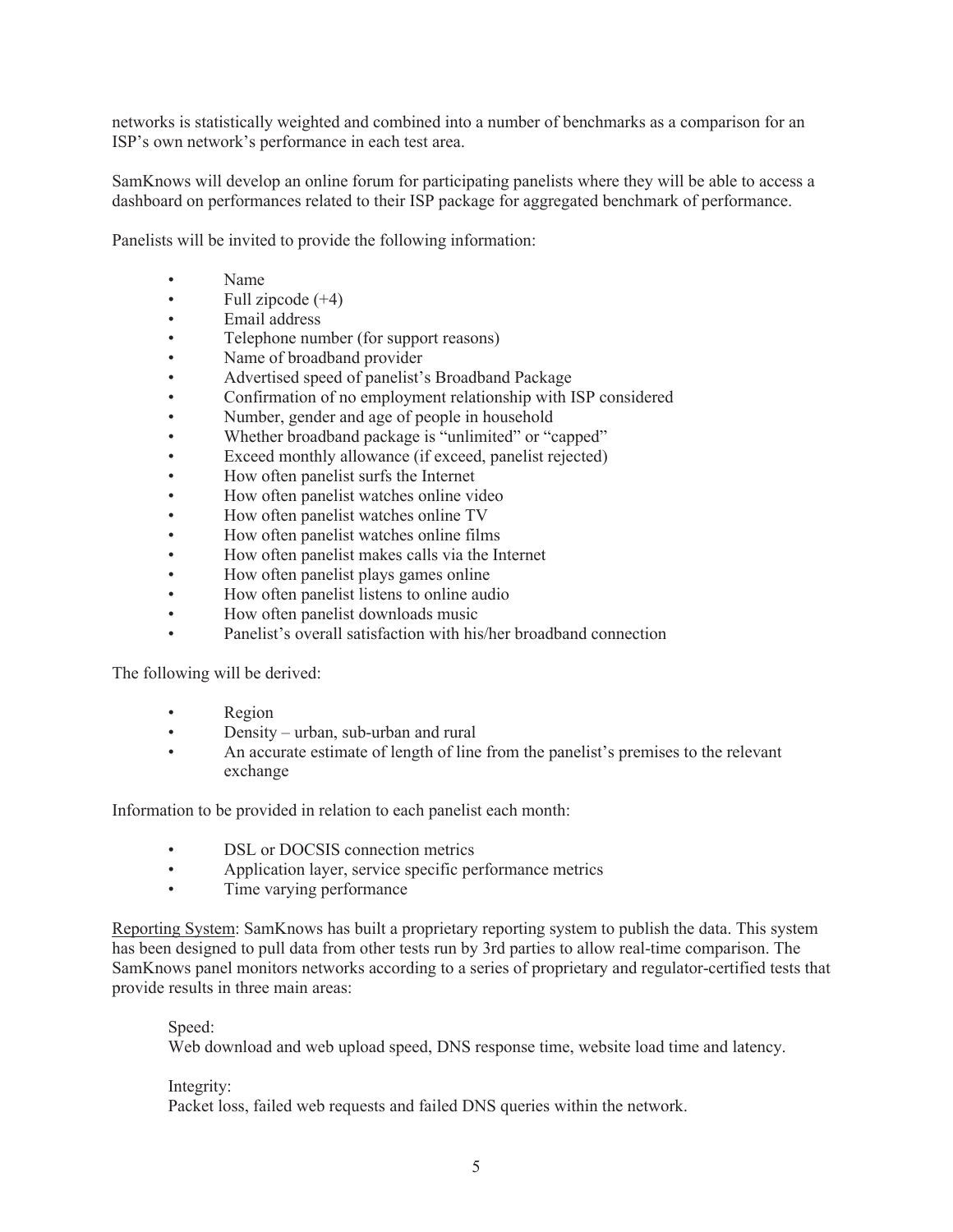Multimedia performance: Audio/visual packet loss, jitter and overall streaming performance.

FCC Data: SamKnows will format and send the Project Data to the FCC on a quarterly basis. SamKnows will supply the FCC with data by panelist on an aggregated basis (i.e. one value per month for each panelist.) The FCC will also have access to the dynamic reporting system described above.

The following variables are supplied for all panelists

- ID
- ISP
- Headline speed
- Access technology (DSL, cable)
- Region
- Rural/urban
- Straight-line distance from exchange

Public Website: The FCC and SamKnows will make available a public version of the real-time reporting website. This public version will contain summary reports of actual service coverage by region and provider. This data will be made available separately to the FCC in aggregated form, for the purpose of creating a broadband performance report that will be published to the general public.

Publicly Accessible Data: SamKnows will also make the raw data available to researchers on a periodic basis, with all PII removed. This will allow academics to study this data freely.

# **5. Flexible, configurable and scalable framework**

The SamKnows framework has been designed to enable any number of tests to be deployed to a distributed (and representative) number of homes. Furthermore, although the initial requirement is for 10,000 homes, the SamKnows infrastructure can scale to many times this number.

The SamKnows test software can also be embedded onto other hardware such as routers, gateways, games consoles, etc.

We seek public comments generally on this approach, as well as specifically on the five elements described above.

This matter shall be treated as a "permit-but-disclose" proceeding in accordance with the Commission's *ex parte* rules. *See* 47 C.F.R. §§ 1.1200, 1.1206. Persons making oral *ex parte* presentations are reminded that memoranda summarizing the presentations must contain summaries of the substance of the presentations and not merely a listing of the subjects discussed. More than a one- or two-sentence description of the views and arguments presented generally is required. *See* 47 C.F.R. § 1.1206(b). Other rules pertaining to oral and written *ex parte* presentations in permit-but-disclose proceedings are set forth in section 1.1206(b) of the Commission's rules, 47 C.F.R. § 1.1206(b).

### **All comments should refer to CG Docket No. 09-158, CC Docket No. 98-170, WC Docket No. 04-36. Please title comments responsive to this Notice as "Comments—Consumer Information and**